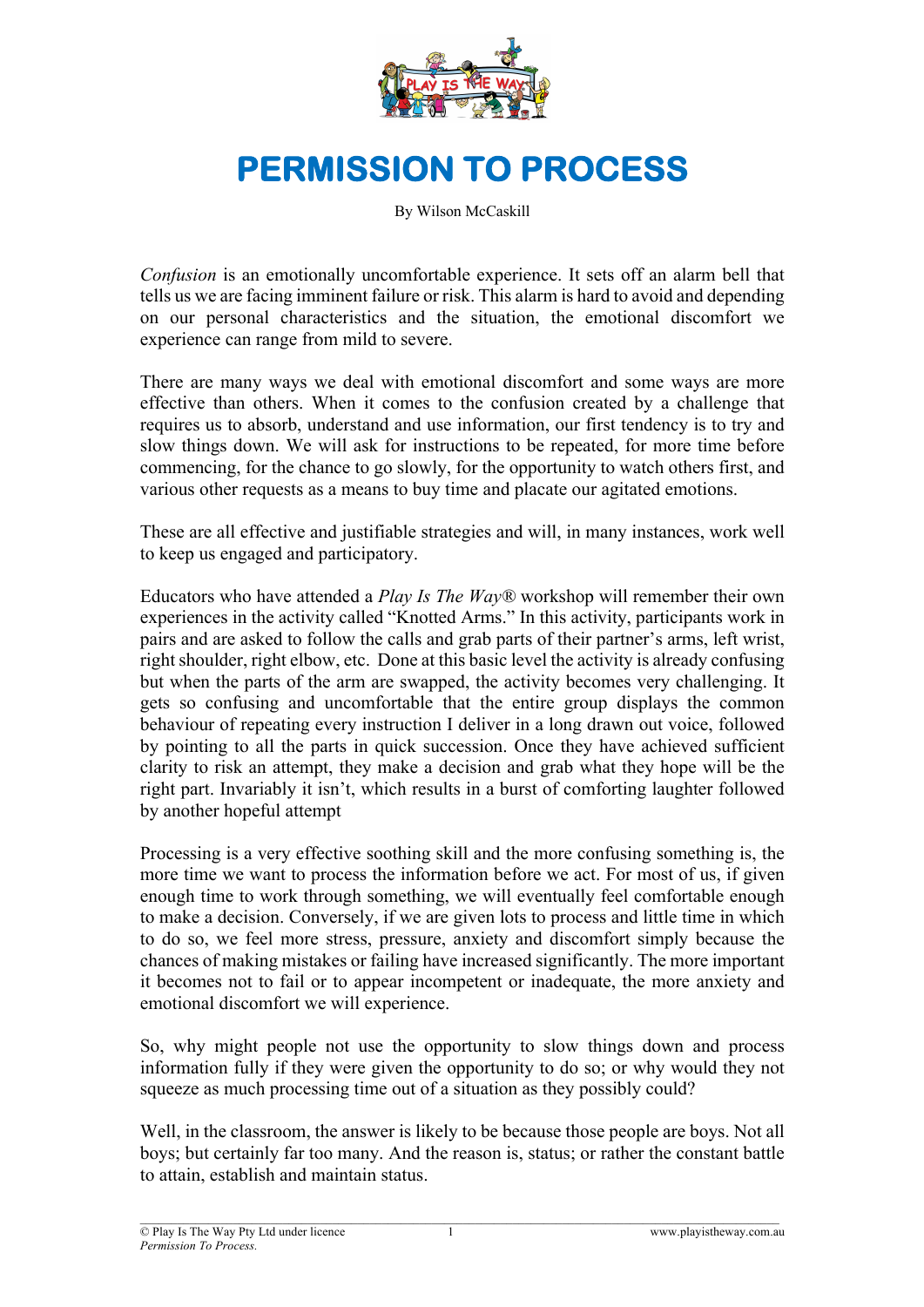

In boy culture, nothing elevates status more than being seen as gifted or naturally talented. If a boy has natural ability; that is, he can do something very well or at the very least, significantly better than his peers, he needs to do little more than demonstrate that ability for his position in the pecking order to rise. If his talent lies in an area deemed to be decidedly masculine, such as sport or activities requiring strength or speed and he can be funny, then his popularity and status are almost assured.

If his peer group and the class culture is to honour more intellectual capabilities then a natural ability or talent, demonstrated frequently, in one or more subject areas will also raise his status; though this is not as assured as having talents in things deemed more masculine than English, music and art. If, by chance, a boy is blessed with talent in both intellectual and physical capabilities and you add to that a natural ability to be attractive to the opposite sex (even if they don't interest him – yet) then he has the full package and his status will not only be stratospheric, it will extend well past the boarders of his own peer group.

For those boys who do have natural ability, the need for processing time is markedly less than those with decidedly less talent in the task at hand; although it must be said that at some point, for their talent to be fully realised, they will have to confront challenges that require significant struggle and processing time. Having little processing time does not impact adversely on outcomes for these talented boys. However, the outcomes for boys with no particular ability or talent in a task, are directly linked to the amount of processing time they are given, take or ask for.

And herein lies the problem. Being seen by the peer group as requiring more processing time to achieve success is an obvious signal of struggling, thereby lacking talent or natural ability. The more time you require the more inadequate and insignificant you are. Worse still, if you have the courage to take more time or to ask for more time and you still get *it* wrong or fail at *it*, you really are stupid and inadequate, and your status and significance will crash.

Far too many boys are trapped in the belief that status and significance are only achievable if they can do something with considerable speed and little effort. It is as if they live their lives in accordance with the following formula.

## **SUCCESS / STATUS = GREAT SPEED + LITTLE EFFORT**

By this formula, the less the speed and the more the effort, the lower the status and significance, irrespective of whether or not success was achieved. By the harsh dictates of this formula it is not success that is important. What really matters is how quickly and easily that success was achieved. There are no accolades for persistent effort because that simply indicates a lack of natural talent. It indicates that you are not blessed with giftedness; that you have not been singled out by nature, the Gods, a supernatural power, luck or whatever else selects the chosen few to stand as superior to other human beings.

Girls, in large part, seem to be free of this restrictive and damaging belief. For them processing leads to collaboration and the intimacy and connectedness of discussion and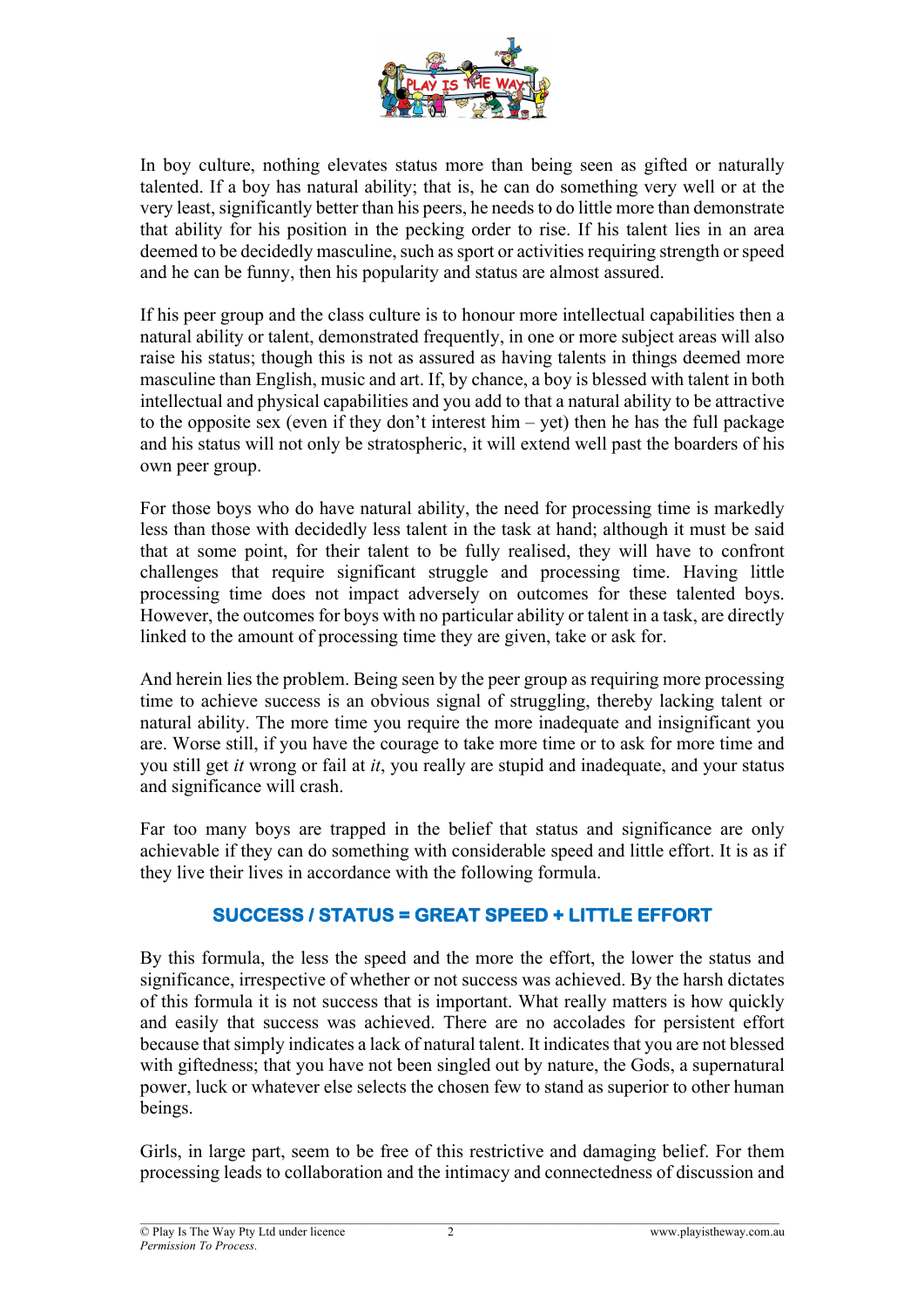

debate. Exposing one's confusion and revealing a need for more processing time is a request for help, support and comfort. It signals the opportunity for others to gather around you and share common concerns as well as ways of surviving the upcoming challenge.

I'm not saying that this true for all girls and I do think the gender difference in this area is narrowing, with more girls living by the demands of the boy's formula; but sharing and collaboration are certainly an obvious and prevalent coping strategy for girls in many classrooms.

As damaging as this formula is, it can be undone. The first step is to acknowledge how tempted we are to be impressed with natural ability (something a child has little control over) and how quickly we are to accolade it and how willing we are to give those who possess talent a feeling of specialness and superiority. It is as if we don't want them to see themselves as mere mortals. We want them to be inspired and motivated by their gifts and in being so, go on to excel beyond anything we ourselves could have possibly achieved, given we were never blessed in a similar manner. We have convinced ourselves that if we can make our children believe they are really special, they will go on to do very special things.

As I see it, boys seem almost hard wired to believe this fabrication and have absorbed it to such a degree that they become complicit in perpetuating it. Once we have trained them to believe this (from a very young age), they go on to train us in keeping up the myth. The myth becomes a part of boy culture and is perpetuated between them selves and promoted and propelled by the adults they interact with, especially teachers, parents and coaches.

Hungry for status and significance and believing that without it they are less likeable and less safe, they are driven to avoid anything that requires obvious effort: anything that might reveal their lack of ability. As progress in any one area of endeavour so often requires the tenacity and resilience to fully exploit one's ability, (and the less natural ability the more *character* will be needed to develop it) this belief puts boys at considerable risk.

Here is what they do to train us into maintaining the myth that easy successes are everything. Let me create a scenario around Jack who is 6 years old. You will see, I'm sure, that this scenario will shine a light on the behaviour of older boys with similar intentions.

#### **SCENARIO**

*Having painted a picture of a dinosaur, Jack wants to show it to his teacher. He has no particular opinion of the painting himself but is aware that others are still busily painting. He walks towards his teacher and just before reaching her he moves quickly or does a little jump into her personal space and ends up standing right in front of her with his body full of energy and his face beaming. His little jump created a tiny moment of surprise in his teacher and her energy went up just as Jack exclaimed, "Look at my dinosaur."*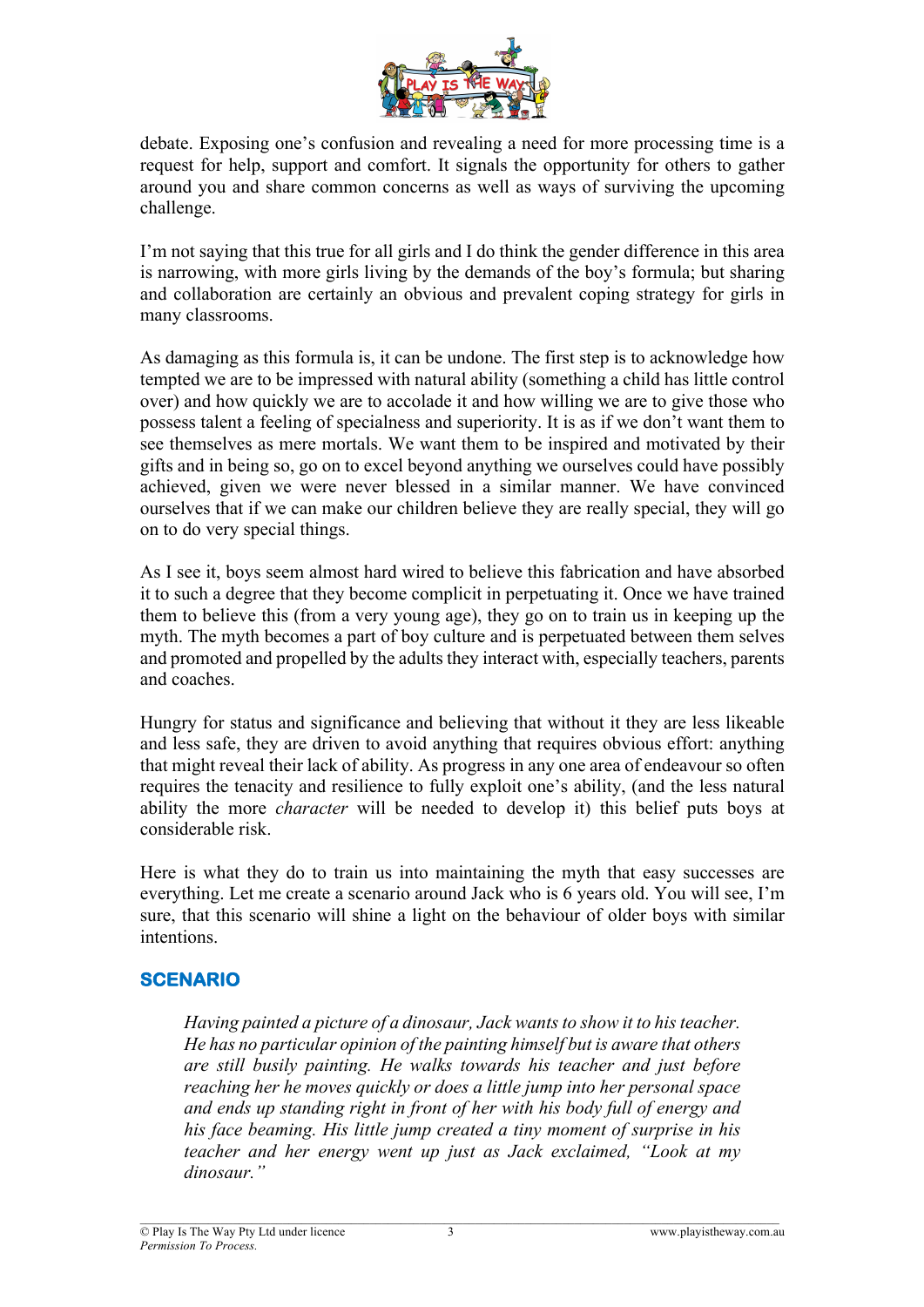

*In a microsecond and with no conscious effort, the teacher has identified Jack's own enthusiasm for his work and the energy with which he conveyed that enthusiasm. Without realising, she is about to respond by doing what I call, "topping."*

*"Oh wow!" says the teacher in a voice even more energetic and excited than Jack's. "What an incredible dinosaur!"*

*Working off Jack's elated response to her initial enthusiasm, and again without realising she is "topping" him, she continues. "You have done such a good job. What a little champion you are." To keep him working and to encourage him back to his table she tempts him with the proposition that should he comply he will please her even more. "I would love to see where your dinosaur lives and maybe you could show me what he eats as well. What do you think?" Jack agrees and heads back to his table followed by the words, "Good on you. I can't wait to see what you paint."*

Now, I could write at length on the problems with this interaction from the disempowering, unwarranted, non-specific, excessive praise point-of-view but this article is not about that; although, had this teacher been more informed about praise and its use, she would have avoided contributing to Jack's increasing resistance to the use of processing time and effort.

By topping Jack she made him feel special and significant and raised his status. The sensations triggered by this raising of status are powerful and her public response has, in Jack's eyes, confirmed to everyone in the class that he is brimming with talent. Having achieved this sensation so easily, Jack has become wary of anything that might lower his status within the class and diminish that sensation. And his belief is that nothing will do that more quickly than being seen as finding some thing difficult and taking too long over it.

To guide boys out of this pattern of behaviour we have to monitor and regulate our own response to those moments when we assess or comment on their work and/or achievements. The following sequence will help, and if employed, will slowly shift boys from the misguided need to prove their natural ability and return them to a place where processing can be utilised as a soothing skill and effort can become a fulfilling and rewarding experience.

In this place, learning and all the mistakes and failure that accompany it, will not be something to be avoided but rather embraced for the deep and lasting pleasure of simply knowing that you are indeed learning; that you are moving forward, getting somewhere, even if you appear to be doing so more slowly than you would like or than those around you.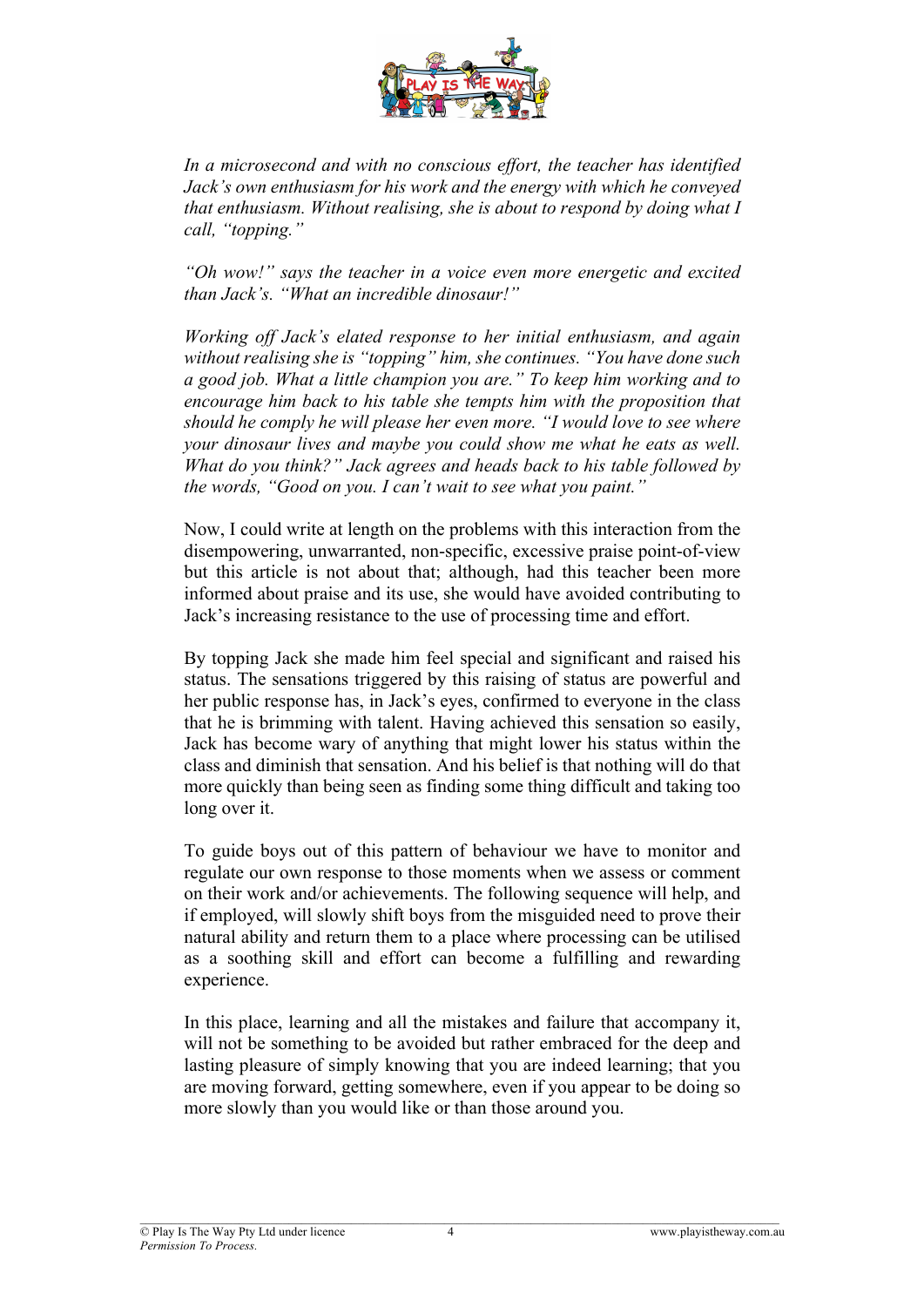

#### **1. ACKNOWLEDGEMENT**

When a child approaches you for a reaction to their achievement, you need to be ready with an appropriate reply. If you don't have one at the ready you will find that when a child surprises you, by jumping enthusiastically into your personal space, you will have topped his opening remark before you can stop yourself.

I find the two remarks, "Thank you for telling me" when students tell me about something they have done or "Thanking you for showing me" when they show me what they have done, holds up well in most situations.

Let's continue with the Jack scenario. The teacher needs to be conscious of the level of Jack's energy when he meets her, so that she can ensure her reply does not carry more energy than his opening remark. Lets say, on a scale of 1 to 10, Jack is on a scale of 7. The teacher needs to reply no higher than seven and preferably a touch under that.

*Jack (on a scale of 7): Ms Jones, look at my dinosaur!*

*Ms Jones (on a scale of 5): Thank you for showing me, Jack.*

In this first exchange, more important than what she said is the energy with which she said it.

The good thing about learning not to respond with superlatives is that the energy behind your words is much easier to control. Superlatives, by their nature, carry an overcharge of energy and they are hard to deliver with anything other than exuberance; often unbridled.

With the acknowledgement out of the way and managed well, it is time for the teacher to move to step 2.

#### **2. PROCESSING QUESTIONS**

This is the, "Tell me more?" part of the sequence and this step can actually start with that as the question. The teacher's objective here is to get Jack to share the nuts and bolts of how he arrived at the picture of his dinosaur and reasons for what is in the picture. The teacher simply asks all those who, what, where, when, why and how questions that surround learning. While asking these questions with keen interest, the teacher needs to keep her eye on Jack's reactions to identify the moment he starts to become slightly disengaged or bored by the process.

For some boys this does not take long. After all, they came to you for an emotional payoff and you aren't delivering. Don't be surprised if they look at you with eyes that say, "I'm over this. Can we just move on, please!"

Jack's eyes say just that and the teacher responds by driving on with added interest and asking two or three more questions.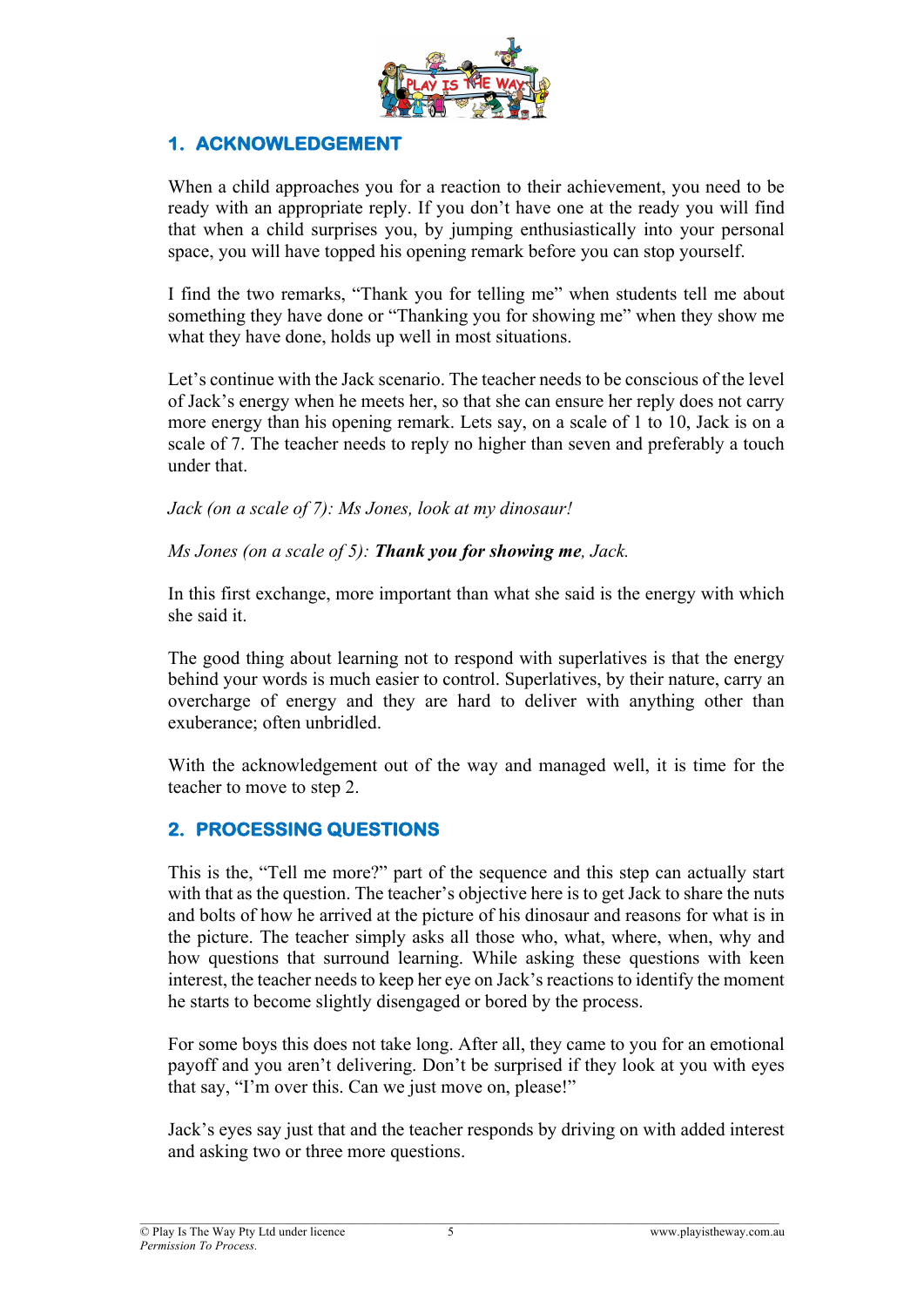

Driving on is the only way you have of showing genuine interest in the *process* of their achievement and not just the achievement itself. It is the only way you have of saying there is significance in the journey and that they have significance because they took the journey. Divert from the questions the instant they want you to and you subconsciously confirm that, like them, you are only interested in the outcome and the ease with which they achieved it.

After asking two or three more questions it is time to move onto step 3.

# **3. SELF-EVALUATION**

This step gives Jack the chance to make his own evaluation. In doing so, he hears his own thoughts and is free to be as excited as his own evaluation allows him to be.

Some students will over value and some under value what they have done. Further questions can help students come to an accurate and realistic evaluation.

By this time, Jack realises that his teacher is far more interested in the process than the success and more excited about the journey than the destination. She is starting to make process and effort the means to significance and slowly removing the idea that speed and little effort guarantees higher status.

When this idea has been accepted and absorbed by boys, they will start to embrace processing and not see effort, applied over time, as an indication of little natural ability. Imagine how much more boys with this awareness can bring to learning and imagine what will happen to their anxiety levels when they abandon the formula:

## **SUCCESS / STATUS = GREAT SPEED + LITTLE EFFORT**

#### **4. CELEBRATION**

Now is the teacher's opportunity to celebrate Jack's achievement to the level she believes is warranted.

At this moment in the process, I would still recommend that the teacher doesn't just throw superlatives around and that she refrain from creating a thin, artificially induced feel good.

Having run through the earlier steps the teacher will find that she does not have to go overboard because Jack has already created his own feel good from an accurate assessment of his work, and her insightful interest in what it took to get it done.

What Jack will be feeling and thinking will be deeper, more meaningful and longer lasting than some unwarranted explosion of emotion from his status being elevated by the reflexive responses of his teacher that he so effectively triggered.

You will see, from this stepping sequence that if celebration is necessary it should be done at the end of the interaction and not at the beginning, as is usually done.